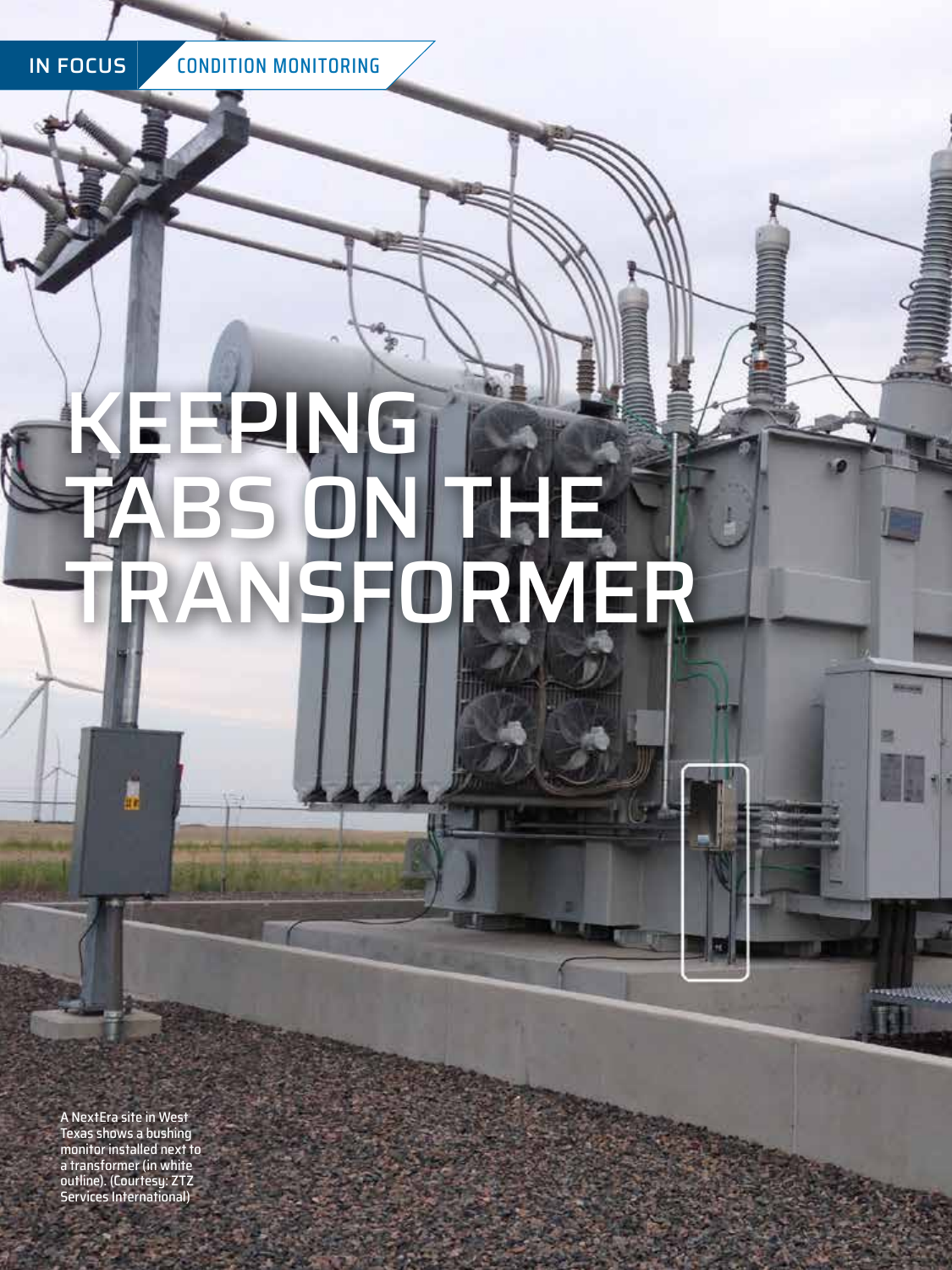*A reliable condition monitoring system can ensure that the electrical bushings – which are at a high risk of exposure – and other key elements are closely watched to avoid the sudden failure of the transformer.*

## **By JOHN EASTMAN**

**Consequent** in a utility-scale wind or solar project, the Main Step-Up Transformer is probably the most important. The good health of this asset is of the utmost importance as it transfers the power from the field of harv project, the Main Step-Up Transformer is probably the most important. The good health of this asset is of the utmost importance as it transfers the power from the field of harvest to the grid.

In the present supply climate, failure of the transformer spells doom for the revenue stream even if, for only one month, a large site loses more than \$6 million.

Of all the things that can potentially go wrong with a large power transformer, the electrical bushings account for the largest risk exposure. This means that it is a good idea to place an on-line monitor system to keep watch over the performance of the bushings — both the high side and low side.

## DGA MONITORING SYSTEMS

Beyond the bushings, internal problems with windings, internal connections, core grounding, and other things can also introduce problems that will deteriorate the transformer. These incipient conditions will provide clues in the form of flammable gases formed inside the transformer. The various hydrocarbon gases (caused essentially by "cracking" of the oil) and hydrogen will be produced in amounts that can be measured by condition monitors called dissolved gas analysis, or DGA, monitoring systems.

By applying bushing monitoring along with an online DGA system, the

renewables operator is well protected against most transformer problems that can fester and eventually cause a catastrophic failure. The operator will be able to know, well in advance, that a transformer is in trouble and needs maintenance attention.

The addition of on-line monitoring for bushings and dissolved gases in the insulating oil should be part of every repowering project, especially if the original transformer will continue in service.

A bushing monitor will include a sensor that replaces the C1 test tap grounding cover. Each sensor maintains the ground but also provides very accurate measurement of the small AC leakage current and its phase angle.

For most main step-up applications, both the high-side and low-side bushings are monitored for a total of six

sensors. Installing the sensors requires a brief transformer outage of four hours to install the conduit runs, the sensors, and marshal the cables into the monitor control box. The system is then configured and started when the transformer is re-energized.

From the signals the sensors provide, the power factor, capacitance, and other attributes are calculated. The various resultants are then cross-compared with test methods applied. The most recent off-line power factor test results for each bushing can be used as a starting value. If these are not available, the system will take the first measurements and use them as starting points.

# EYE ON SAFETY

From the safety perspective, the bushing sensor must limit the voltage-potential output to a safe level in case of contact with personnel from accidental damage of the cabling. This limiting circuitry must be within the bushing sensor, built with the finest electronic parts, and be twice-redundant.

From the overall reliability perspective, all unnecessary removeable electrical connectors must be deleted. The bushing sensor cable must be continuous from the sensor internal circuitry all the way to the shorting switches in the monitor cabinet.



Precision engineered bushing sensors replace the grounding cover at the bushing base. (Courtesy: ZTZ Services International)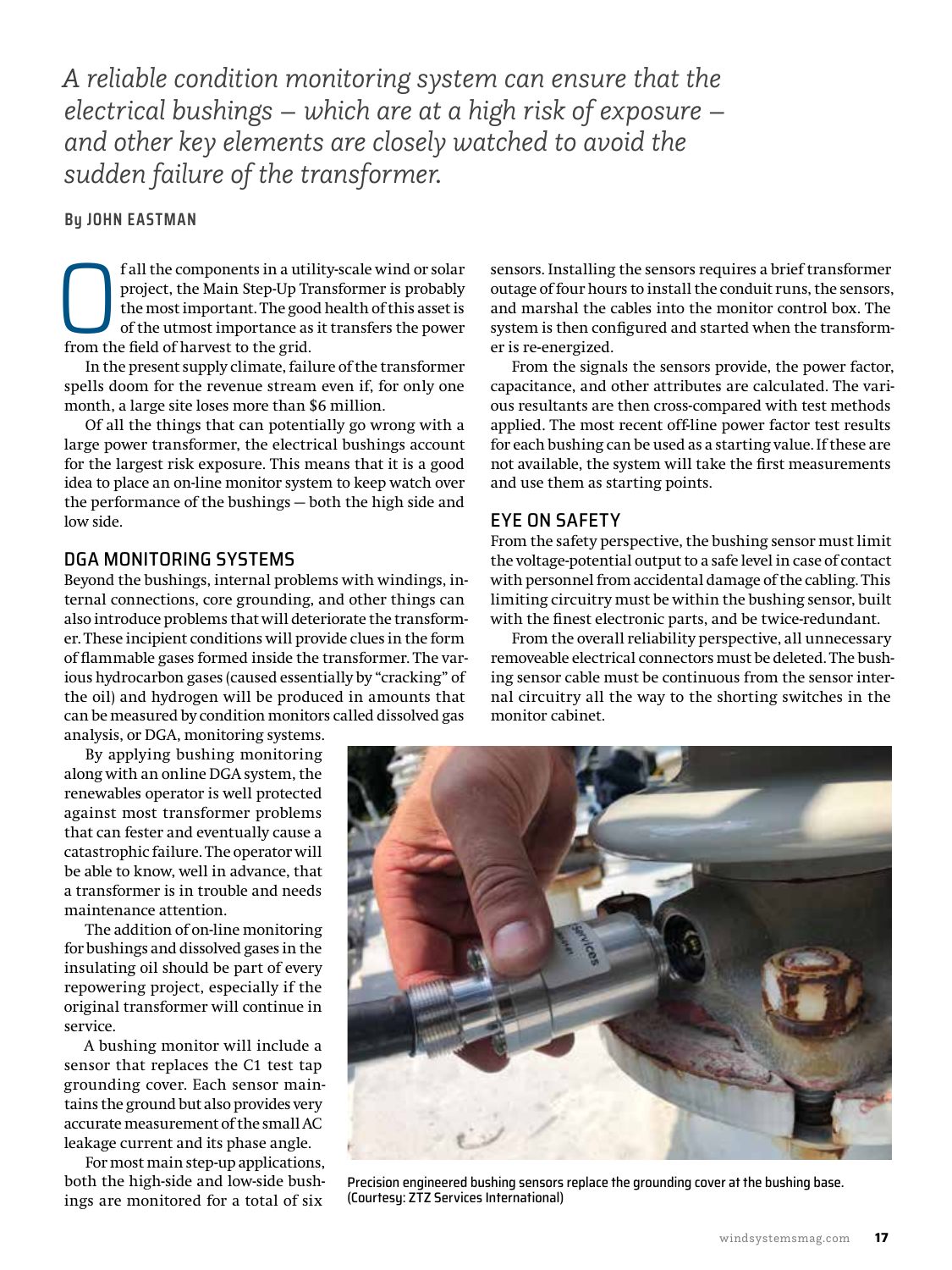# IN FOCUS CONDITION MONITORING



Three bushing sensors on the main step up transformer at Walla Walla Washington NextEra Site. (Courtesy: ZTZ Services International)

The installation of the sensors to the bushings will need to be done by experienced field personnel. Extreme care must be exercised when working with older bushings so as not to cause any damage to them and to ensure a perfect weather-tight seal is attained for each sensor. Turnkey installation by trained and experienced factory field engineers is the best way to ensure long-term reliability with all the other requirements being met.

The health information can be transmitted to stakeholders by usual protocols and also inspected for "drill-down" analysis using included software. Deluxe systems can also include partial discharge analysis of the bushings and internal transformer parts using PRPD techniques.

Transformers used for solar sites between the inverters and the utility transmission line see rough service. Daily full-on, full-off along with the effects of transients and harmonics is not normal substation transformer duty. Since the power factor of a bushing is affected by heat, the daily cycle shows in the power-factor plot. A monitor recently logged this data at a large solar facility in California. It clearly shows the effect of temperature as a saw-tooth pattern but also that two of three bushings on the low side are developing internal problems, causing the overall power factor to trend higher, X3 rising to alarm level with X1 not far behind.

The addition of an on-line DGA system adds to an operator's situational awareness for these critical assets.

As a retrofit device, the DGA is simply mounted directly onto the drain valve. DGA systems are available from "early warning," which look for hydrogen, moisture, and a composite value of hydrocarbons, to a full-range of 10

distinct dissolved gases, which give very precise and repeatable results.

## DGA INSTALLATION

Online DGA systems are available from a few reputable vendors, but the best ones do not require any consumable gases for operation — helium for instance. These maintenance items are expensive and should be avoided.

Ease-of-installation means it can be installed with the transformer in-service. There should also be a provision for easy access to draw a manual oil sample if desired. Other important attributes include test repeatability, warranty, and support.

A 10-year warranty is available on some systems and should be included. A service proven life in excess of 15 years is also a desireable feature. The online DGA should have the necessary analysis features built-in, such as Duval Triangle and Roger's ratio test methods and hot-spot calculated temperature that takes load into consideration. It also should be capable of network connection by cellular modem.

A failed bushing is a "bad day" for any utility. The debris can certainly damage other nearby components such as adjacent bushing sheds, surge arrestors, and flying porcelain can ruin nearby solar panels. Of course, a sudden failure is also a risk to personnel. A transformer fire gives bad public relations and environmental cleanup. The preservation of the transformer is the hard benefit, and there are many soft benefits. A proactive approach to condition monitoring is favored by insurance companies covering the assets. Online condition monitoring of the main step-up transformer